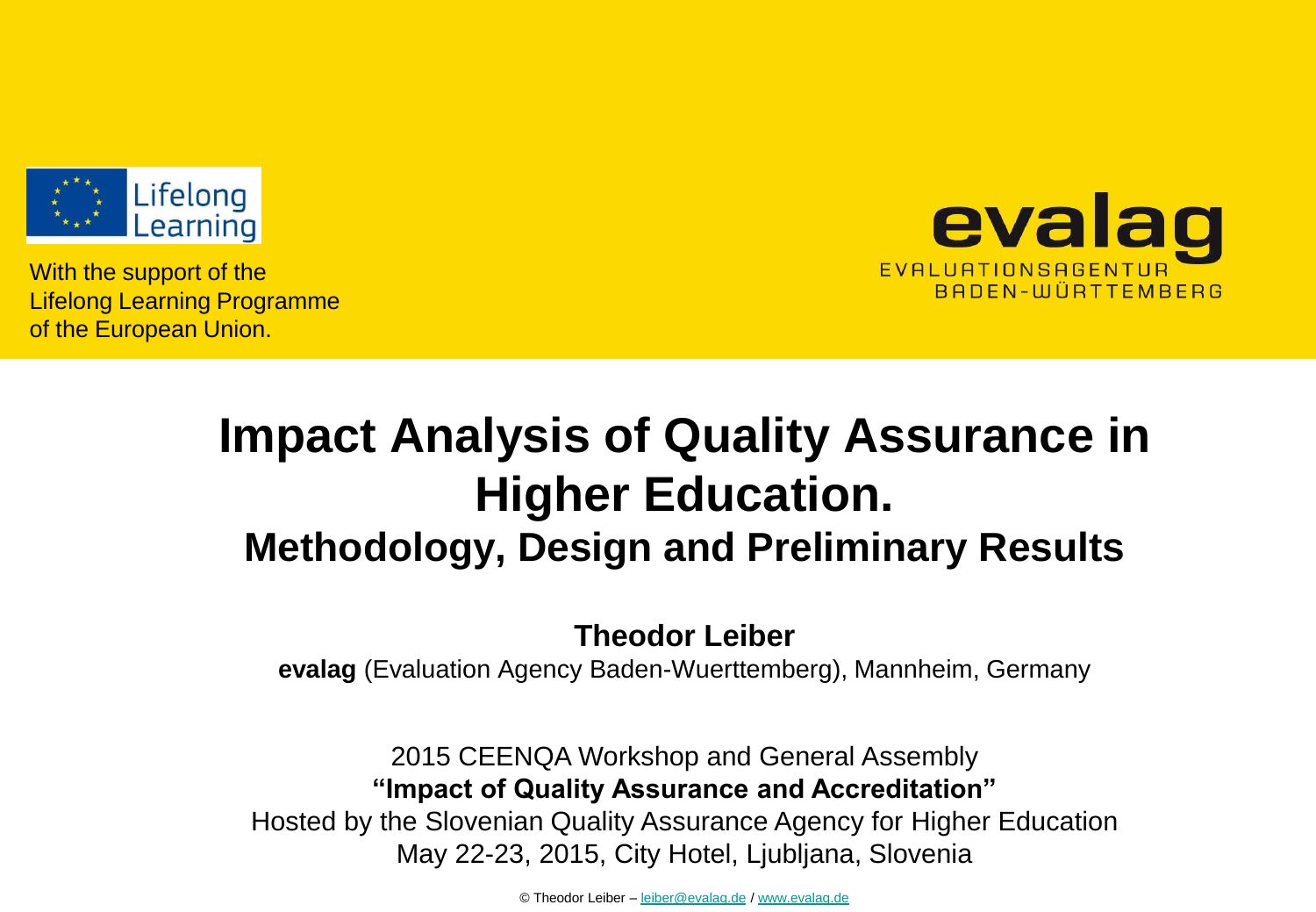



- **Why** impact analysis of (external) quality assurance?
- Methodological options and **methodology** of (E)QA impact analysis in higher education institutions
- The **IMPALA project**
	- Partners
	- Research design
	- **Objectives**
	- The case studies
	- Project status and preliminary results

#### • **Conclusions**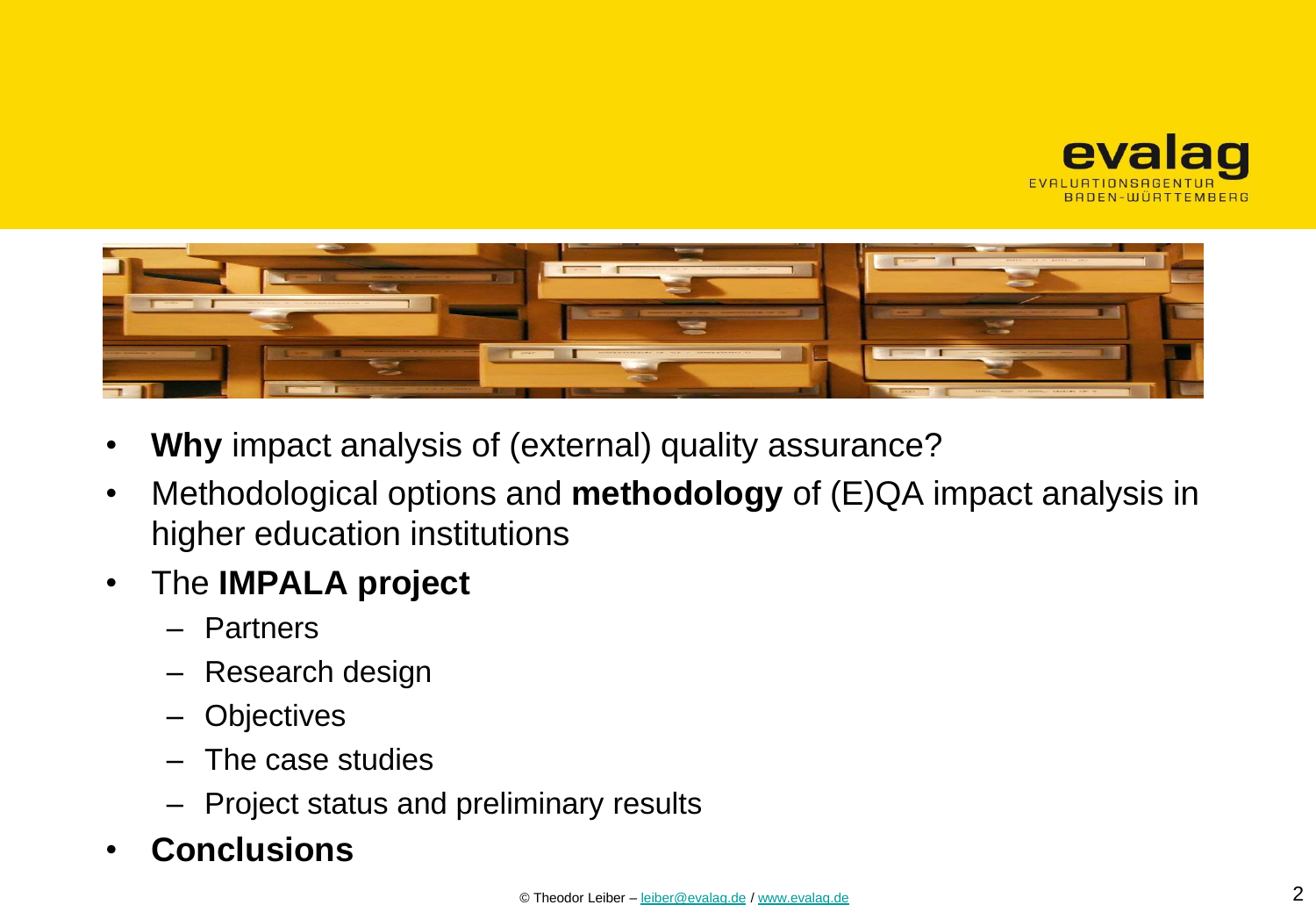

#### **Impact of (External) Quality Assurance**

- More than two decades of external quality assurance (EQA)
- EQA is expected to have an impact on study programmes and institutions
- HEIs complain about high evaluation workload and need effective and efficient QA procedures (e.g., massification; economy measures in HE; national and global competition)
- Governments complain about evaluation costs

#### BUT

- Only **few** (*ex-post*) **impact analyses of EQA**
- **No simultaneous impact analyses** (accompanying EQA)
- **Students, teachers, QA staff are not considered** [focus on institutional leadership (and peer assessments)]
- **Need for know-how** about impact analysis in **QAAs** and **HEIs**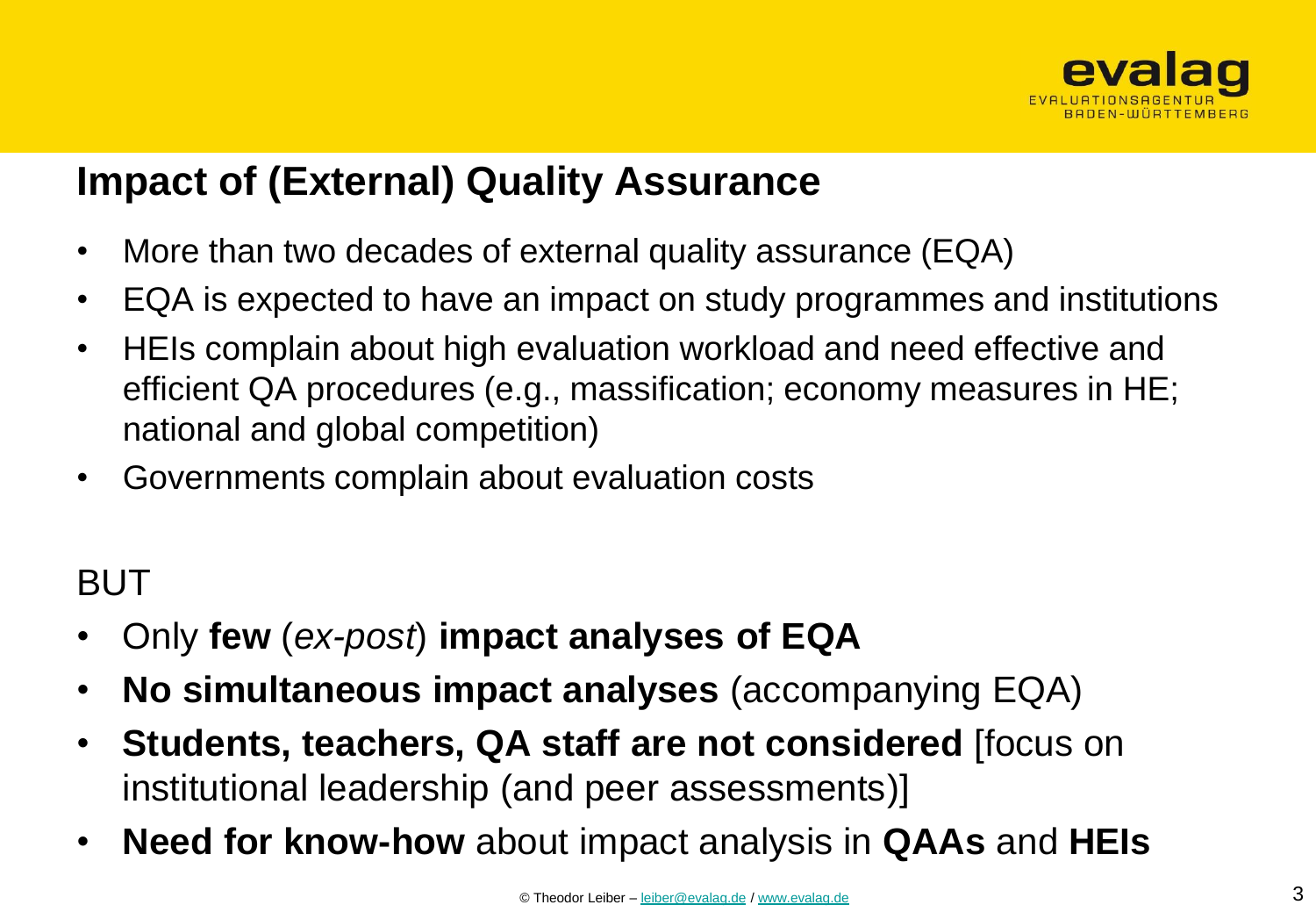

#### **Why do we need impact analyses?**

- Assessment **which part of EQA achieves its intended effects** in HEIs
- Assessment **which part of EQA has which non-intended effects**
- Assessment **in which ways** EQA impacts HEIs ("causal social mechanisms")
- **Get** empirically (**more**) **reliable knowledge** about conjectured effects of EQA
- → Further **professionalisation** of QA staff in QAAs and HEIs
- $\rightarrow$  Insights for the **strategic and systematic improvement of EQA procedures**

#### **Improving on efficiency and quality development in HEIs**

However: new methods and instruments for QA agencies seem not to be in sight (exception, probably(?): CSS and "big data" approaches)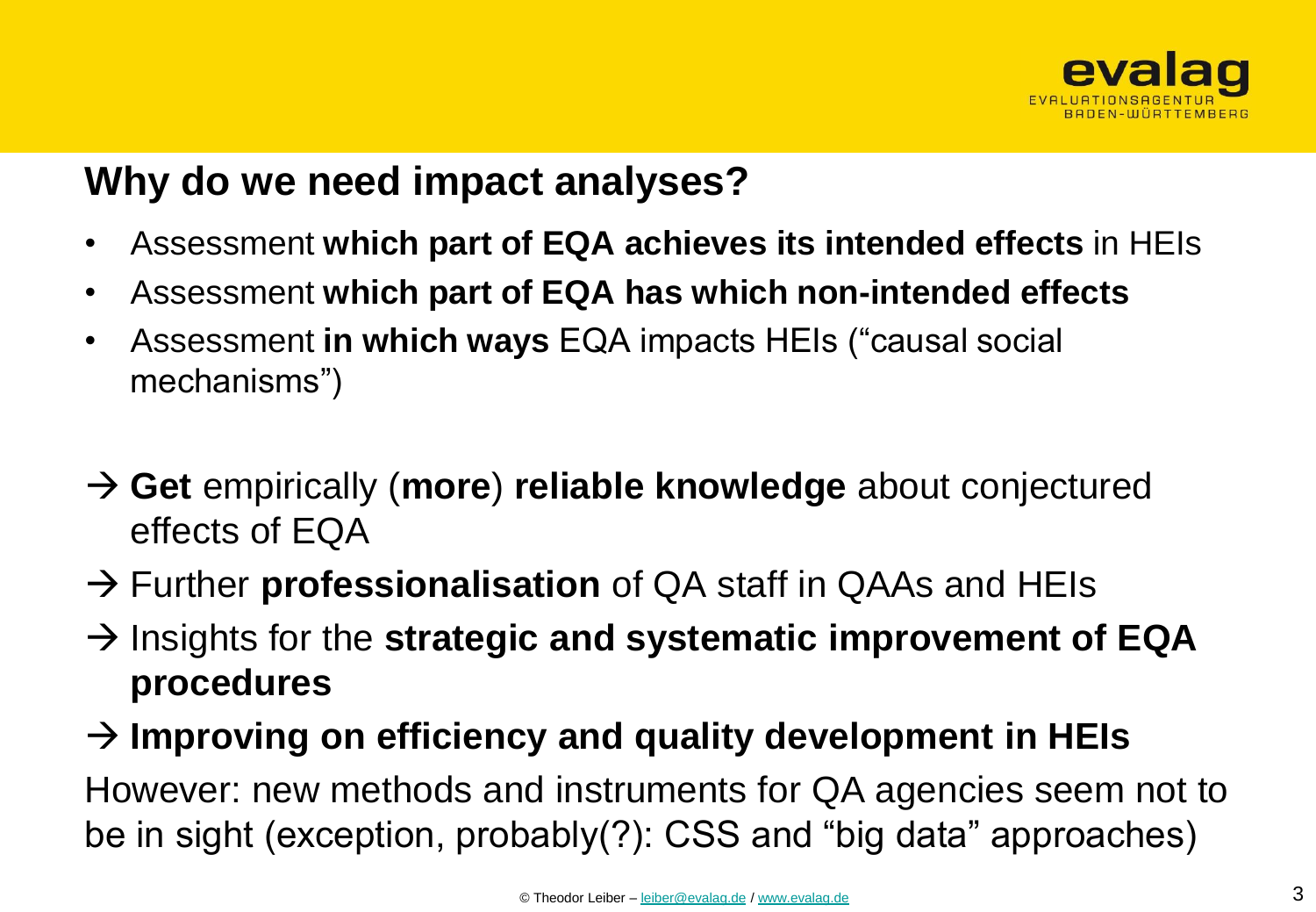

#### **Typical EQA events of expected causal influence (coarse-grained)**

|                        | <b>Before</b>                                           | <b>During</b>                                           | <b>After</b>                        |
|------------------------|---------------------------------------------------------|---------------------------------------------------------|-------------------------------------|
| <b>Criteria</b>        | <b>Reflection (ideas)</b><br>for change);<br>adjustment |                                                         |                                     |
| <b>Self-evaluation</b> |                                                         | Reflection; (obvious,<br>direct changes;<br>adjustment) |                                     |
| <b>Exchange with</b>   |                                                         | <b>Reflection</b>                                       |                                     |
| peers                  |                                                         |                                                         |                                     |
| <b>Assessment</b>      |                                                         | <b>Reflection</b> ; (obvious,                           | <b>Reflection</b> ; recommendations |
| report                 |                                                         | direct changes)                                         | for follow-up                       |
| <b>Formal</b>          |                                                         |                                                         | <b>Accreditation requirements</b>   |
| decision               |                                                         |                                                         | (conditional accr.); follow-up      |
|                        |                                                         |                                                         | with fulfillment                    |
| <b>No formal</b>       |                                                         |                                                         | "Free" follow-up                    |
| decision               |                                                         |                                                         |                                     |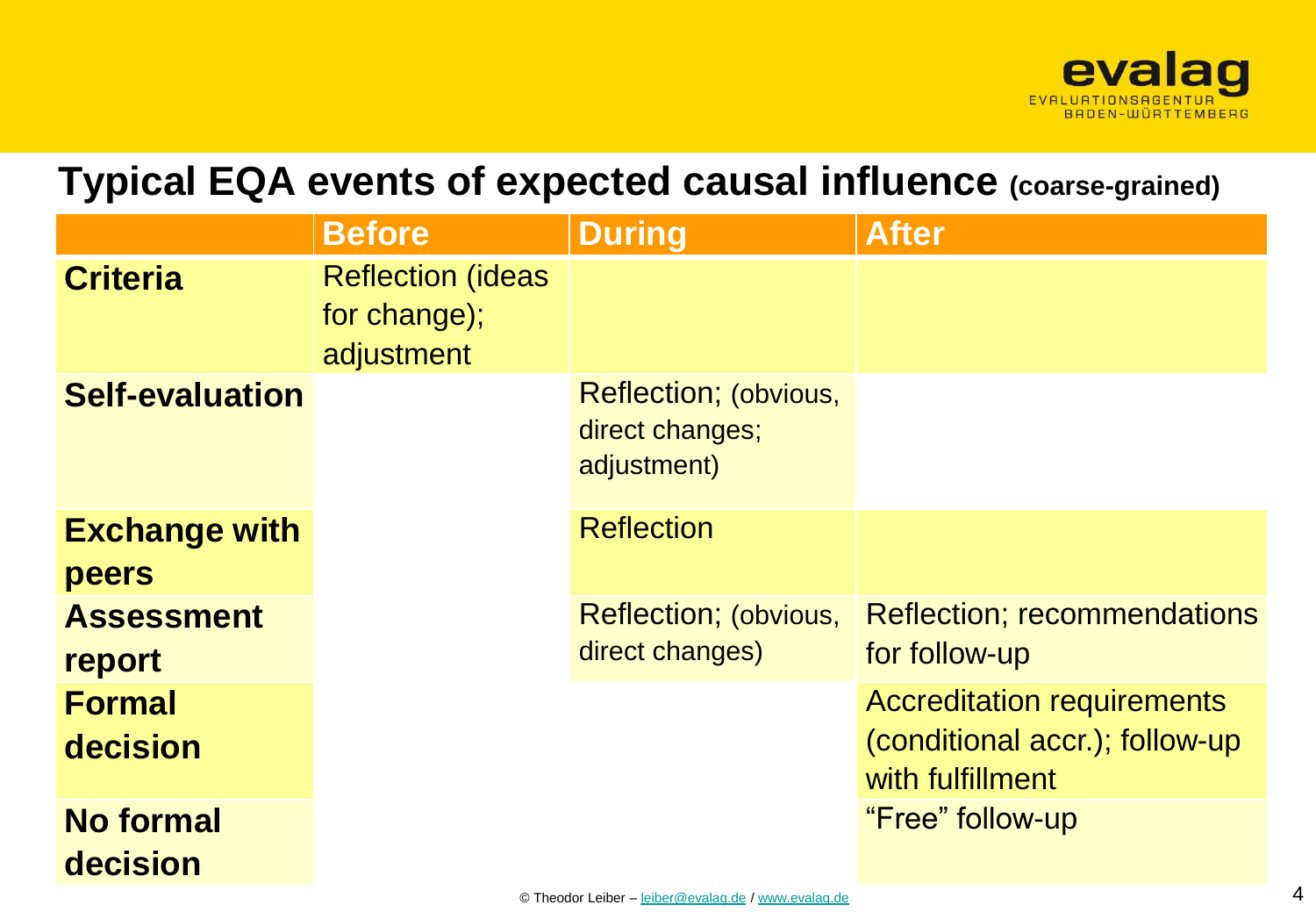

## **Methodological options for impact analysis**

- Experimental design repeatability
	- Unfeasible for impact analysis of QA in HEIs
- Control group design define control system (with intervention vs. without intervention)
	- Unfeasible for impact analysis of QA in HEIs
- **Before-after comparison design**  compare system after intervention with system before intervention
- *Ex-post* **analysis design**  gather information and assess system after QA procedure has ended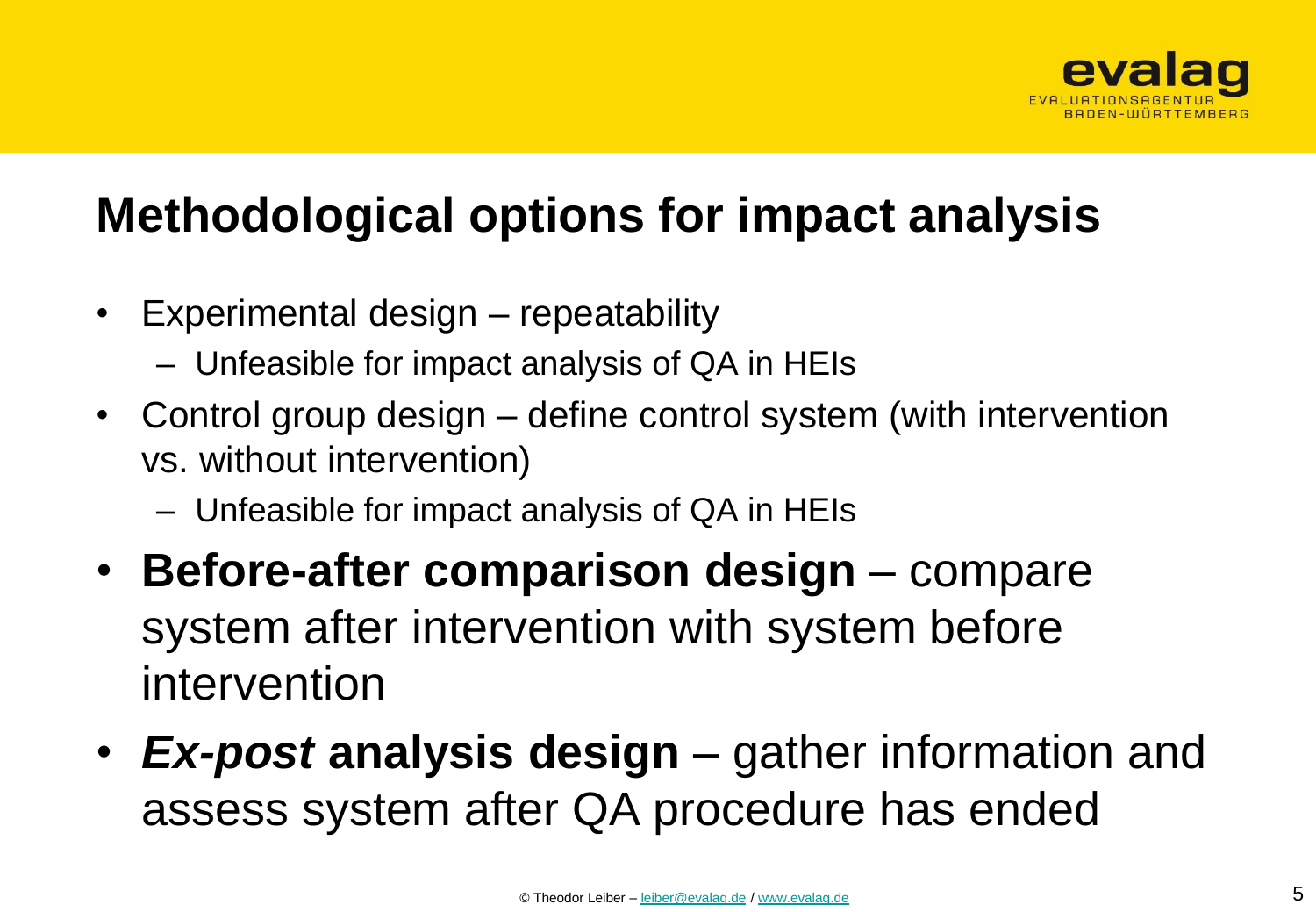

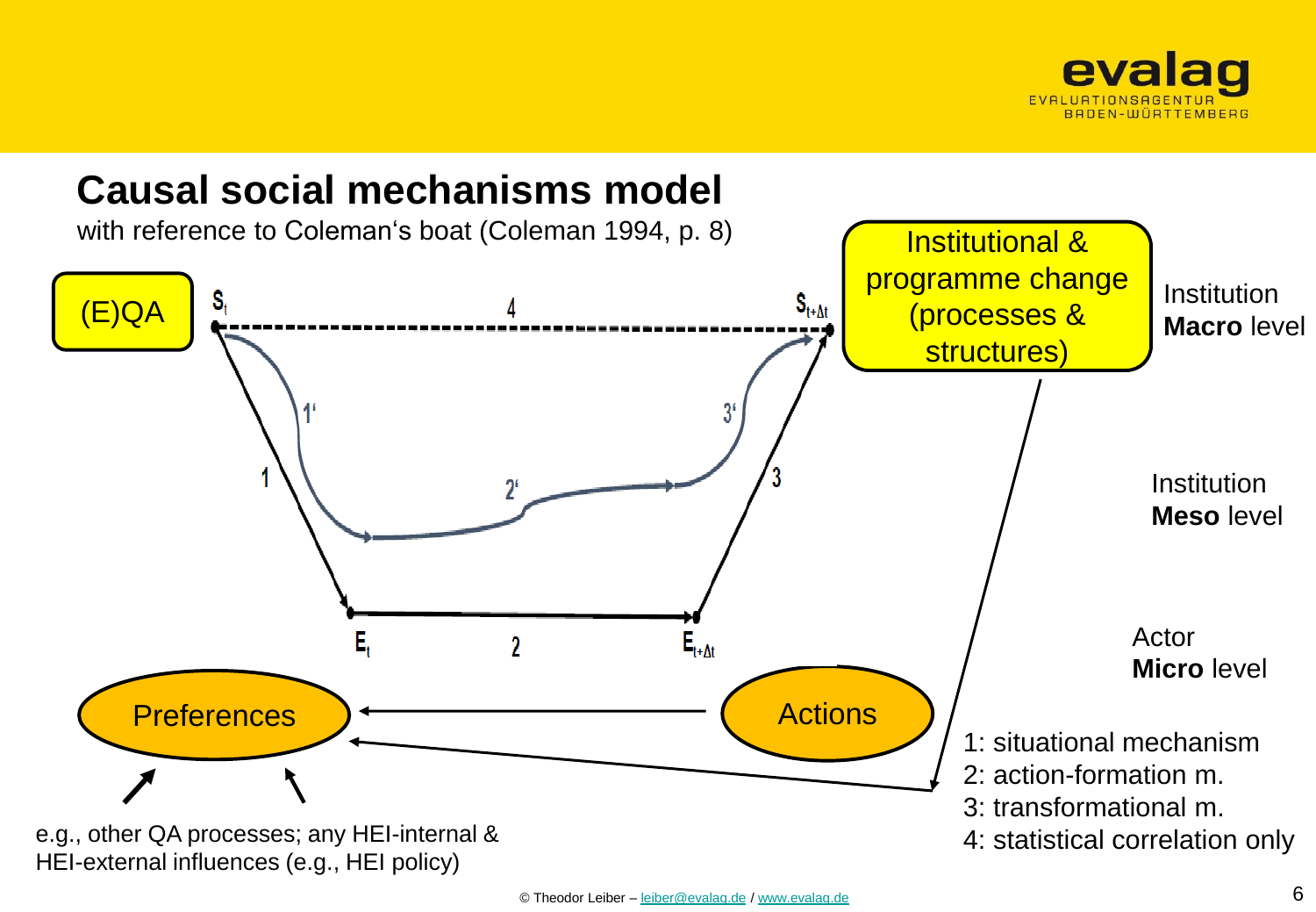

#### **Methodological elements of impact analysis**

• **Before-after comparison** design

Allows to analyse **if** and **when** and **how** an effect has been achieved

#### – **Causal mechanism hypotheses**

Allow to analyse how effects are achieved

– **Standardised surveys** with different target groups (academic staff, students, QA staff, leadership etc.)

Allow to analyse goals, processes, structures, preferences, actions and institutional & programme change

– **Structured interviews** with key actors

Allow to analyse causal mechanisms

#### – **Document analysis/observations**

Allow to analyse goals, processes, structures, actions and institutional & programme change © Theodor Leiber – [leiber@evalag.de](mailto:leiber@evalag.de) / [www.evalag.de](http://www.evalag.de/) 7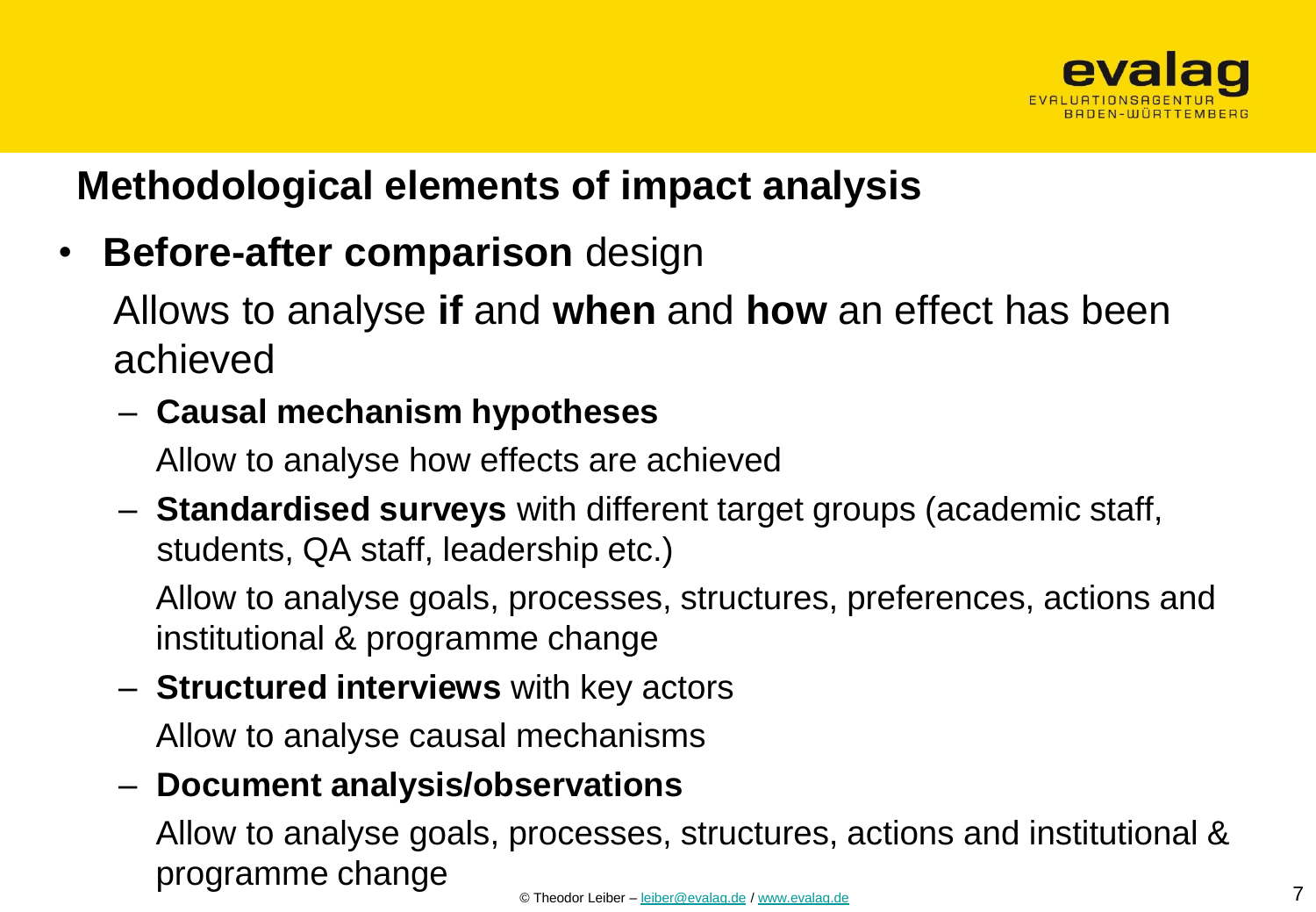



With the support of the Lifelong Learning Programme of the European Union.

# **IMPALA Project**

- **"Impact Analysis of EQA Processes in HEIs"** <http://www.evalag.de/impala>
- Funded by European Commission (LLP)
- Eight main project partners: four QAAs and four HEIs in four countries
	- **Finland**: FINEEC & Jyväskylä University of Applied Sciences
	- **Germany**: evalag & University of Stuttgart
	- **Romania**: ARACIS & Technical University of Civil Engineering Bucharest
	- **Spain**: AQU Catalunya & Universitat Autònoma de Barcelona
- Further partners
	- ENQA (**Brussels**)
	- ESU (**Brussels**)
	- Prof. Dr. Bjørn Stensaker (Univ. of **Oslo**)

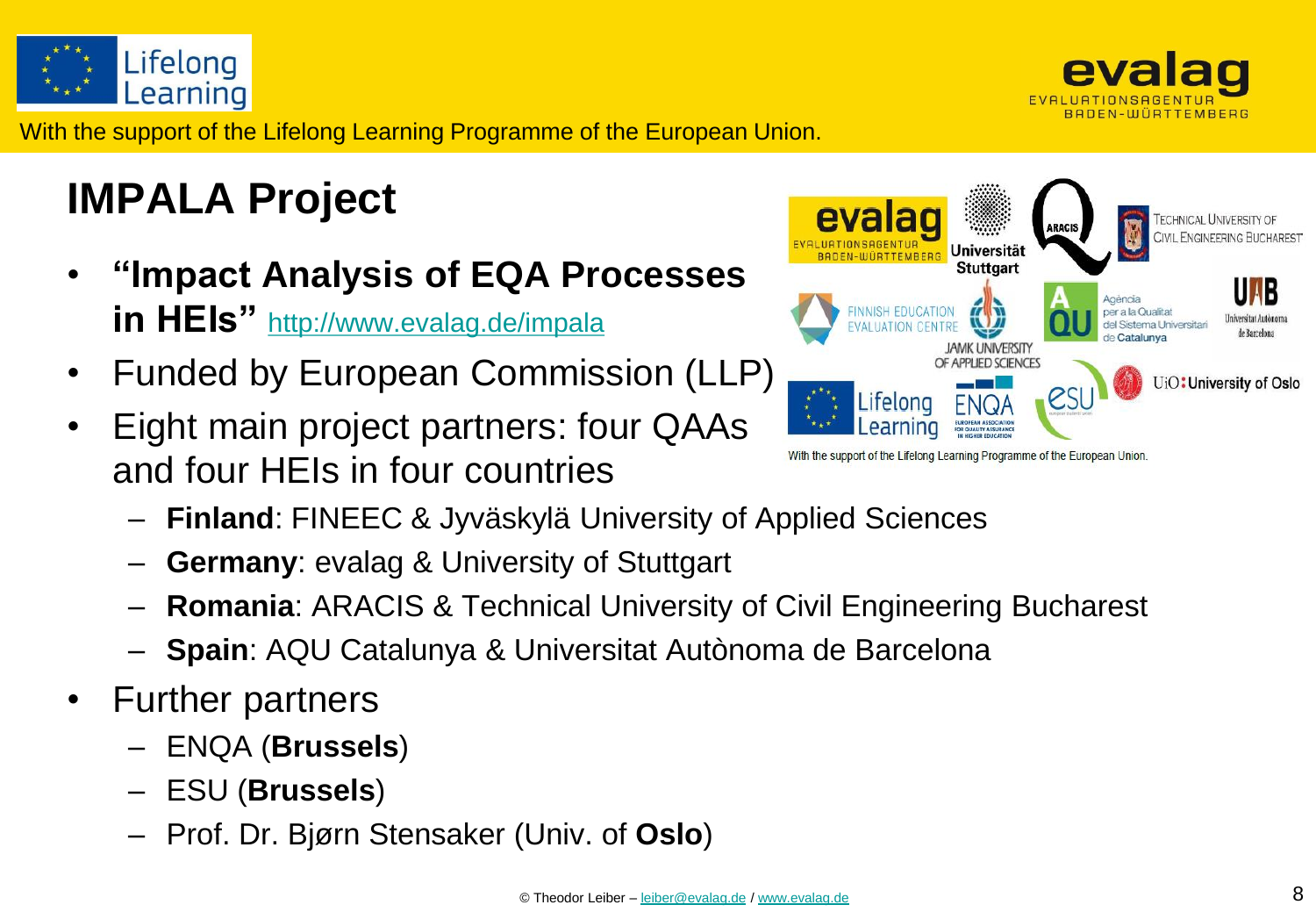

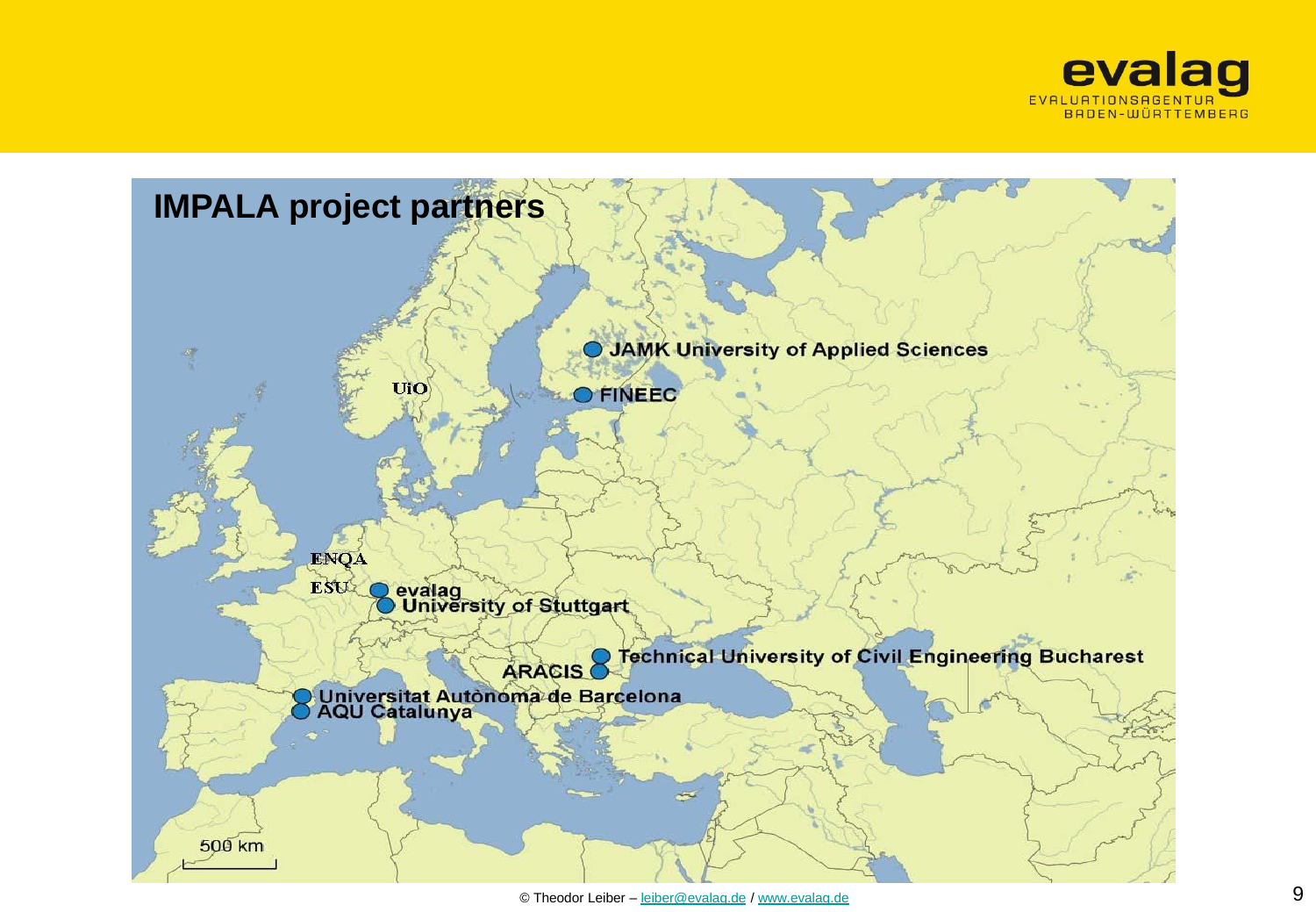

## **IMPALA research design**



#### Comparison of base-, mid- and endline study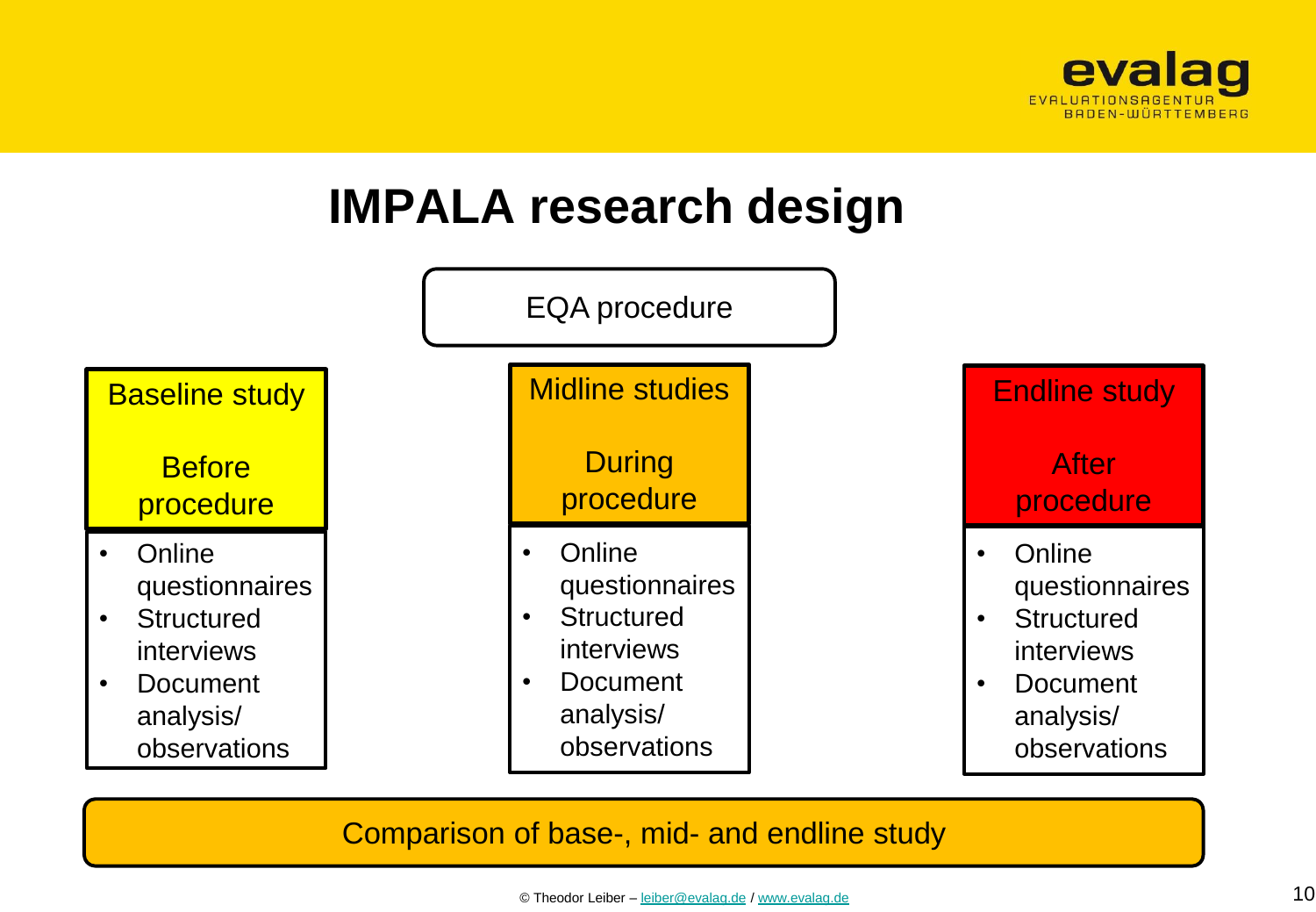

## **IMPALA research design**

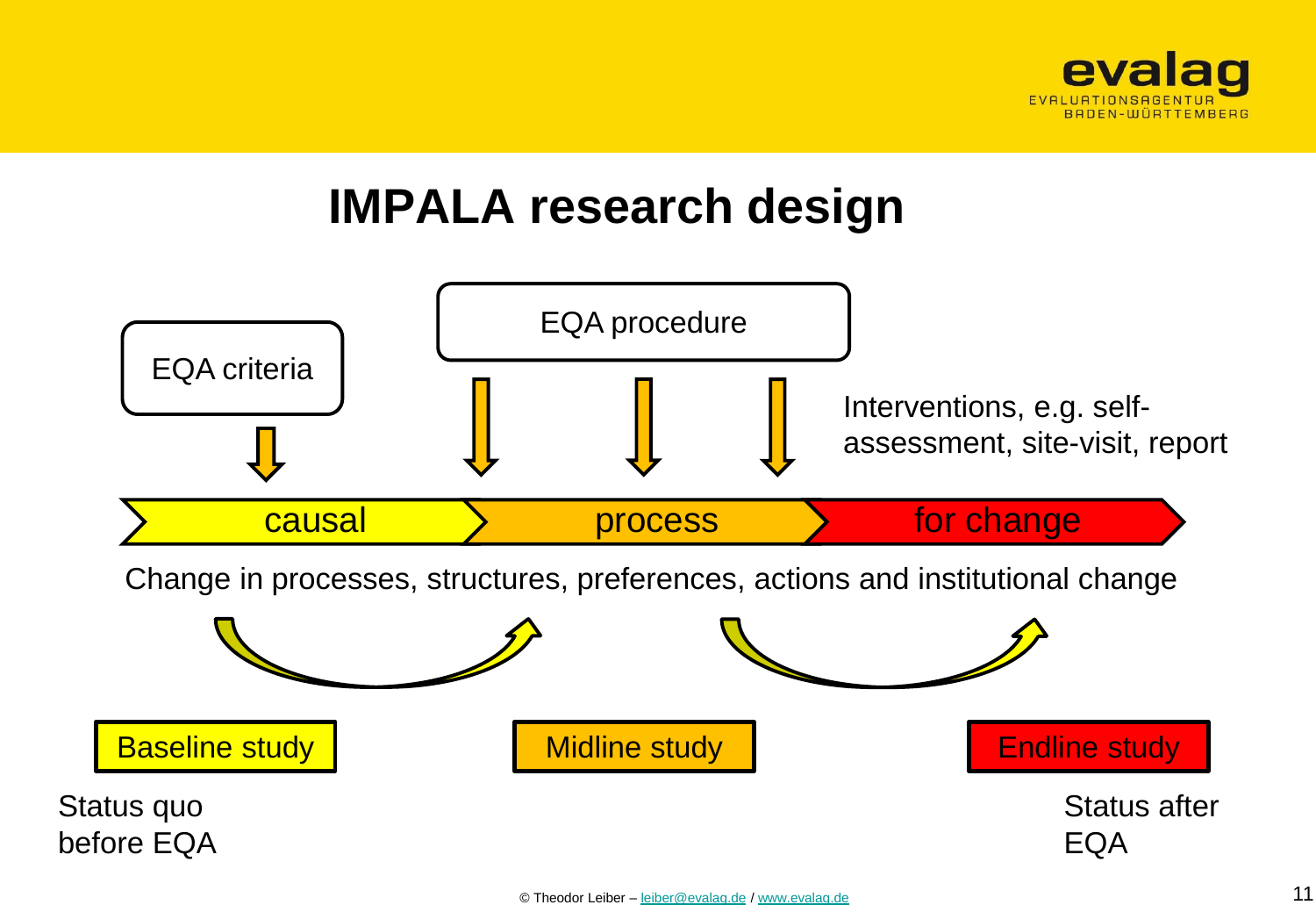

# **IMPALA objectives**

- Design of a **generic methodology** for impact analysis, that can be applied by QAAs
- **Publications** on state of the art of methodology and impact analysis results
- Application and test of the methodology in four **case studies** in the four partner HEIs
	- Different EQA procedures
	- Different national settings
- **Practical guide/manual** for impact analysis
	- Inform about methodological options
	- Present and describe exemplary survey instruments
	- Discuss strengths, threats and practice problems of methodology and application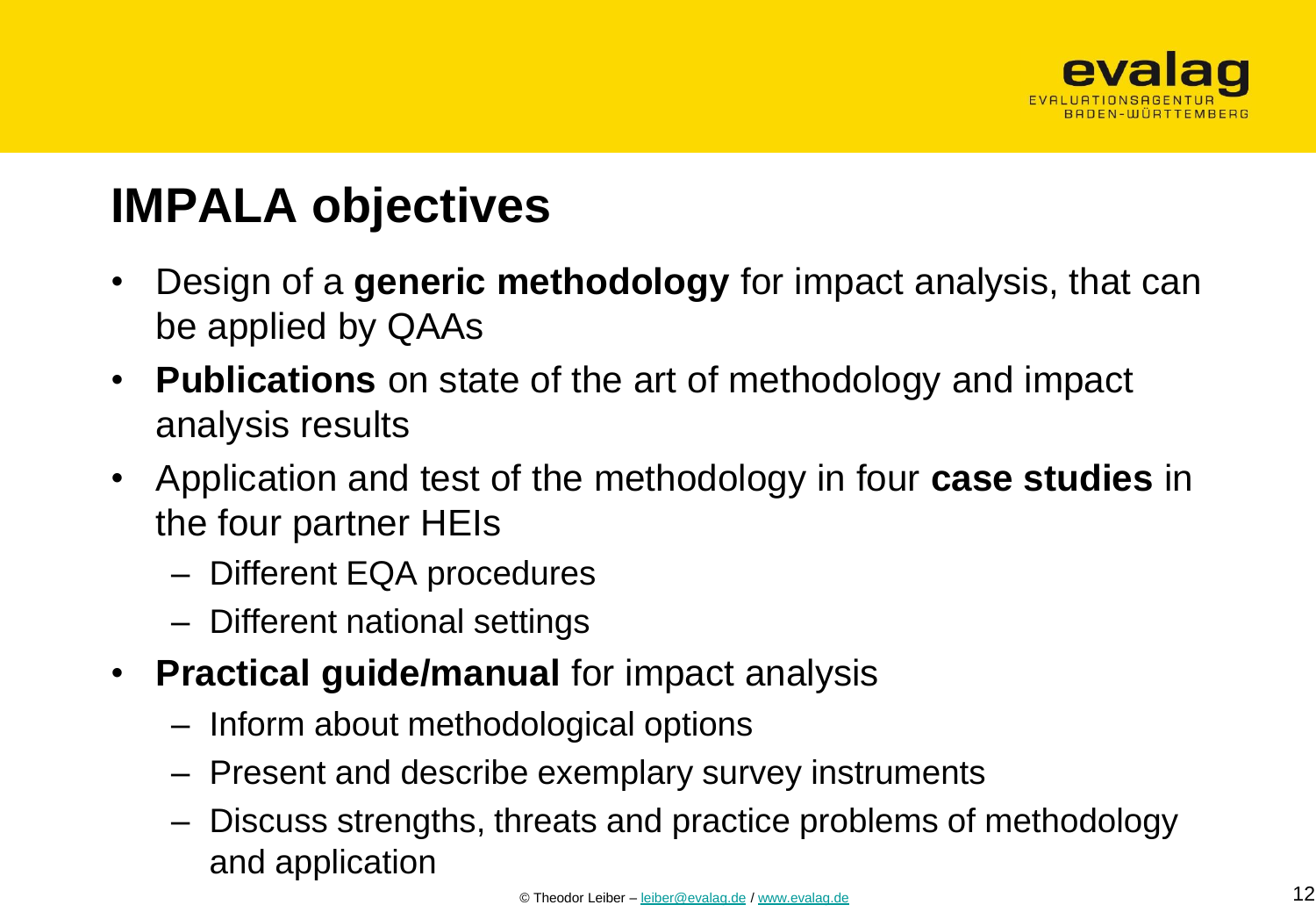

### **IMPALA case studies**

- Finland: international EURACE programme accreditation
- Germany: internal programme review process (module evaluation)
- Romania: national institutional audit and programme accreditation
- Spain: national programme (pre-)accreditation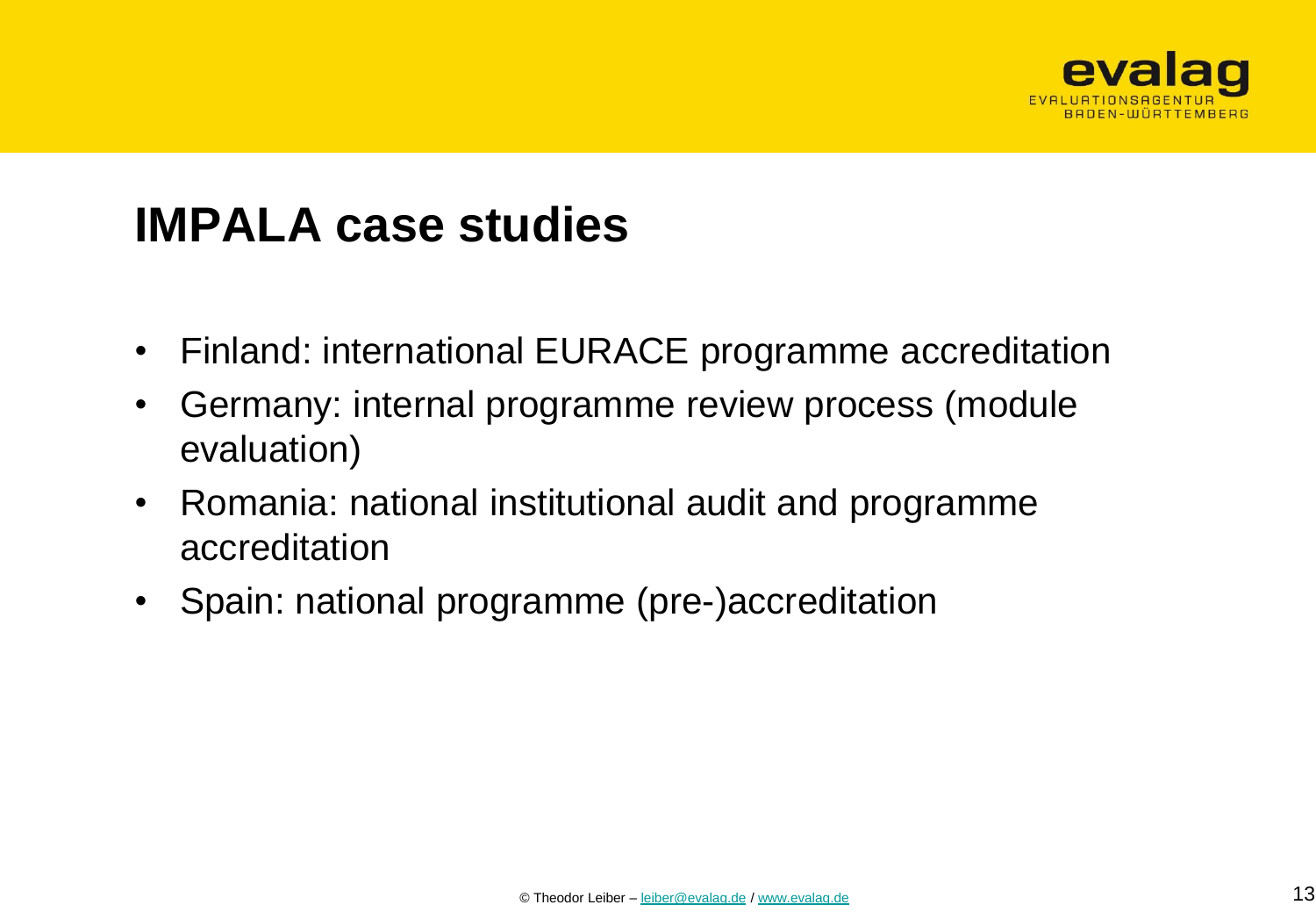

## **IMPALA project status**

- **Methodology developed**
- **European conference seminar held** (May 2014)
- **Baseline studies completed**
- **Midline studies currently running or planned** for Summer 2015

#### • **Two papers published**

- Leiber, Theodor: **Evaluation of the Success or Failure of Quality Assurance in Higher Education Institutions: Methodology and Design.** In: The Journal of the European Higher Education Area 2/2014, pp. 39-74.
- Leiber, Theodor: **Zur Methodologie der Wirkungsevaluation von Qualitätssicherung an Hochschulen.** In: W. Benz, J. Kohler, K. Landfried (Hg.) (2014) Handbuch Qualität in Studium und Lehre. Ausgabe Nr. 46(3), E 7.13, Berlin: Raabe, S. 41-80.
- **Special issue** of *Quality in Higher Education* in preparation ("Impact Evaluation of QA in HE. Exploring Stakeholder Perspectives between Methodology, Policy and Practice")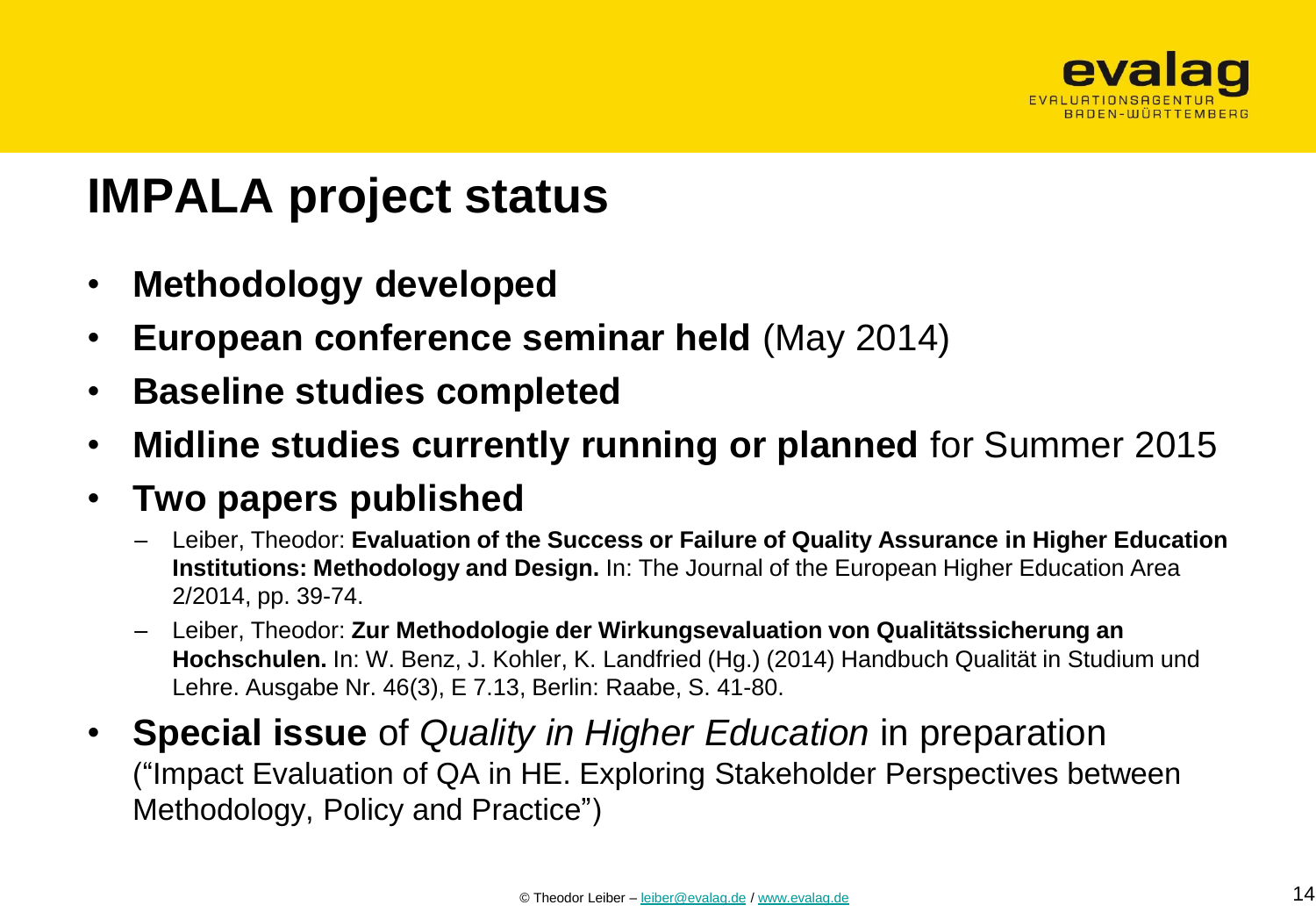

# **IMPALA preliminary results (baseline study)**

- Online questionnaire asks for
	- Preferences (attitudes), actions and institutional change (observations)
	- Observed change in the last year
	- Reasons for change
- Objective is to compare base-, mid-, and endline studies
- Stakeholders surveyed
	- Students
	- Academic staff (teachers)
	- QA staff
	- HEI leadership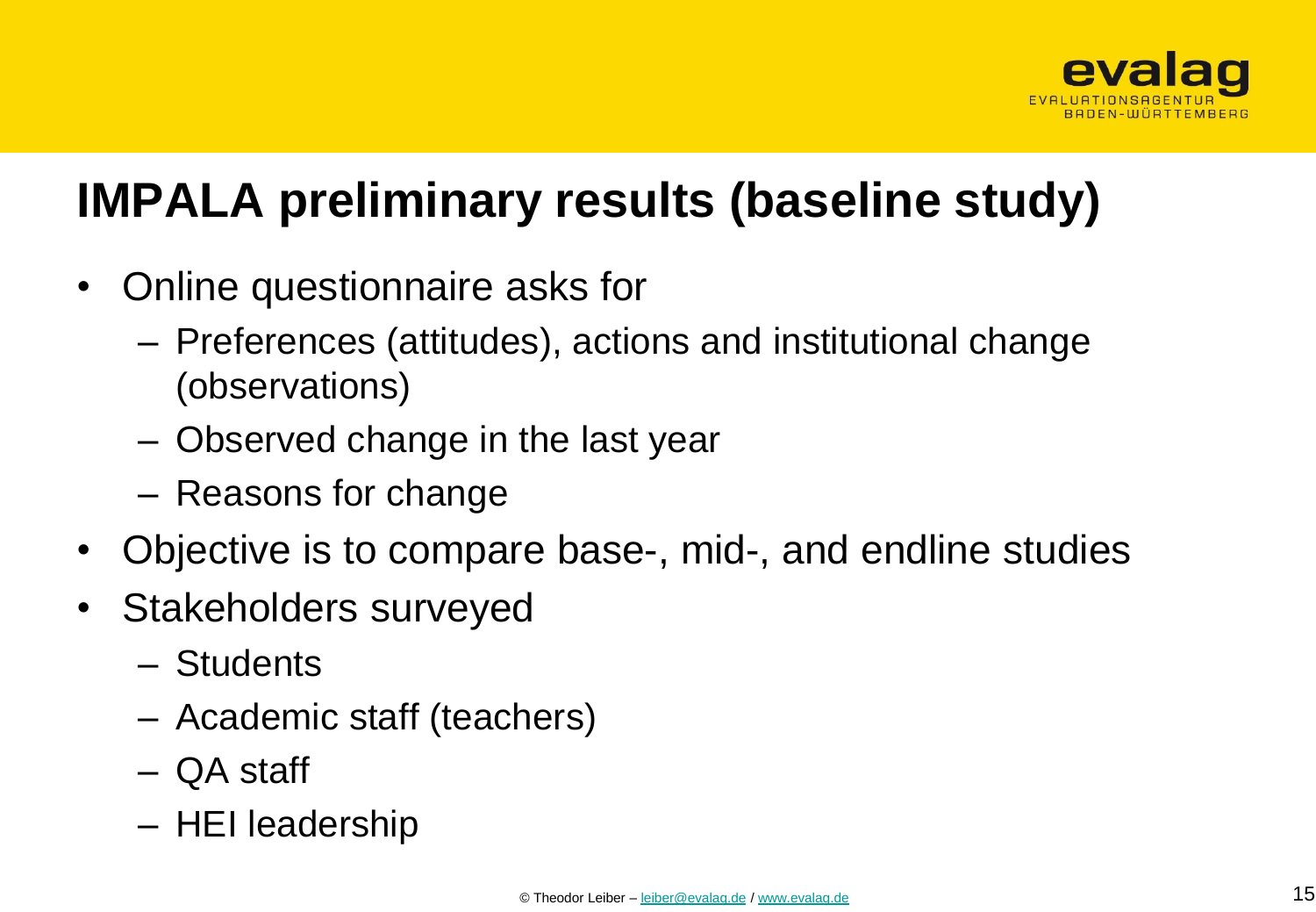

# **IMPALA online questionnaire**

- Questionnaire Items
	- Course type in study programme
	- QA instruments used in programme
	- Competence-oriented assessment
	- Discussions of study programme
	- Attitude towards internal QA
	- Attitude towards external QA
	- Perceived attitude of leadership towards QA
	- Observed impact and cost/benefit of QA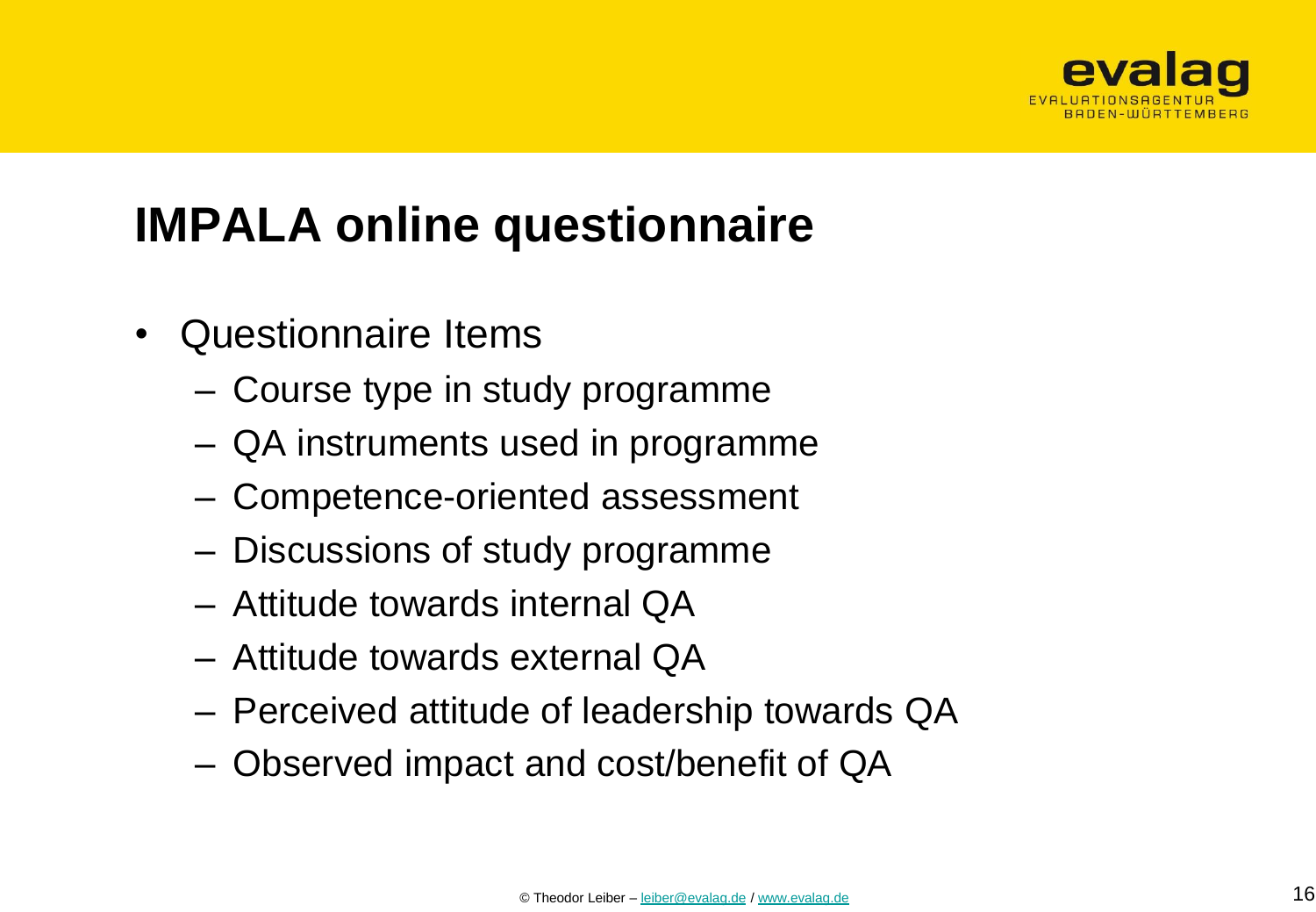

## **IMPALA sample results**

How often do teachers of your study programme meet in order to discuss the further development of the study programme?



- **Less than once a year**
- At least once a year
- At least once every three months

0% 20% 40% 60% 80% 100% DE FI RO ES Have you in the last year seen a change with respect to the frequency of teachers' meetings for further developing the study programme? (5) (11) (49) (65)

- PYes, the meetings became more frequent
- No, no changes
- Yes, the meetings became less frequent

| Who or what initiated the change? |                               |  |  |  |
|-----------------------------------|-------------------------------|--|--|--|
|                                   | <b>Frequency of responses</b> |  |  |  |
| <b>RO</b>                         |                               |  |  |  |
| - students                        |                               |  |  |  |
| - teaching staff                  | 13                            |  |  |  |
| - HEI management                  |                               |  |  |  |
| External QA (e.g., accreditation) |                               |  |  |  |
| Internal QA (e.g., surveys)       |                               |  |  |  |
| Legal requirements                |                               |  |  |  |
| <b>External Stakeholders</b>      |                               |  |  |  |
| ES                                |                               |  |  |  |
| - students                        |                               |  |  |  |
| - teaching staff                  |                               |  |  |  |
| - HEI management                  |                               |  |  |  |
| External QA (e.g., accreditation) |                               |  |  |  |
| Internal QA (e.g., surveys)       |                               |  |  |  |
| Legal requirements                |                               |  |  |  |
| <b>External Stakeholders</b>      |                               |  |  |  |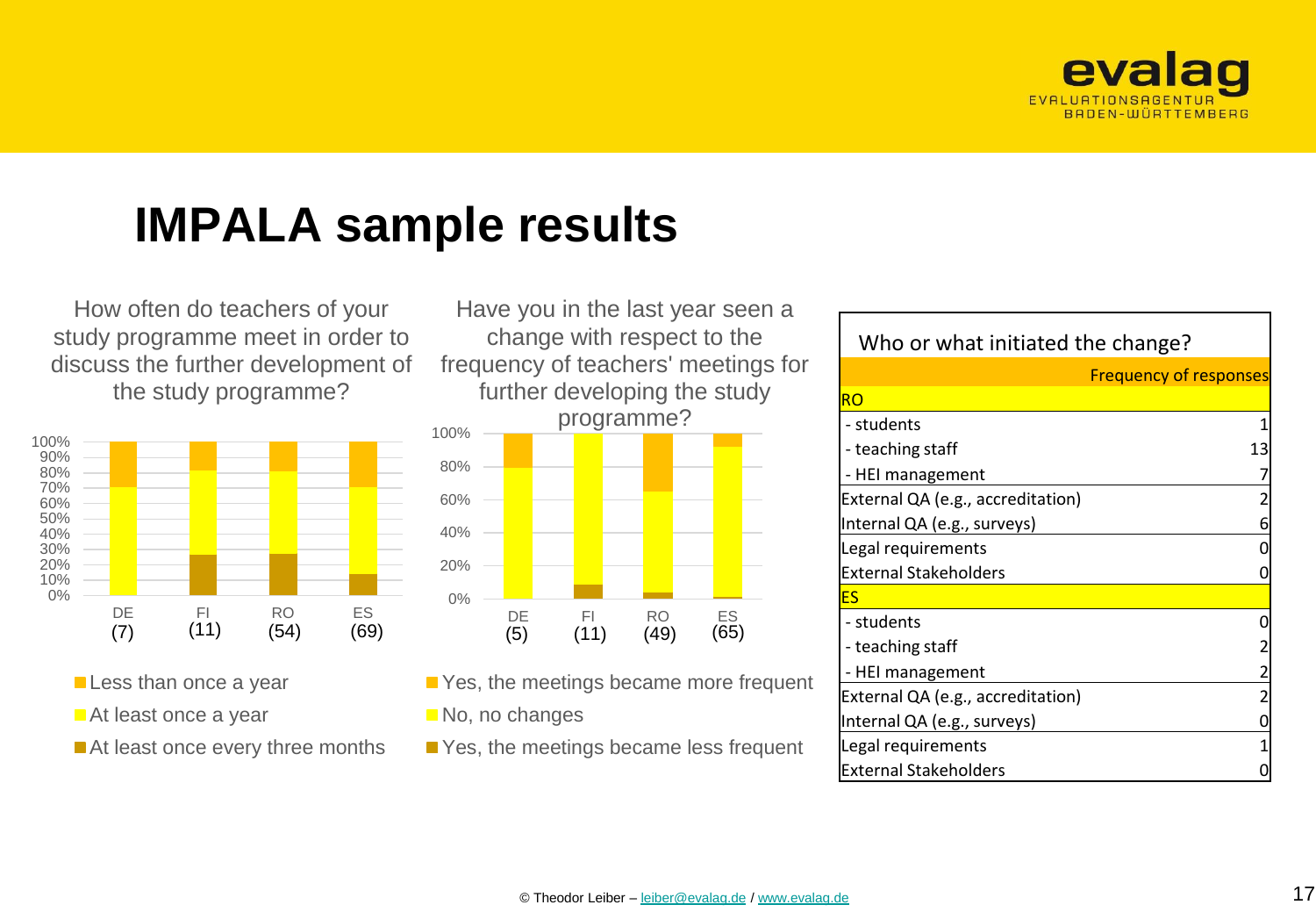

## **IMPALA sample results**

In general, what is your attitude towards external quality assurance and quality development in learning and teaching?



Has your attitude towards external quality assurance and quality development in learning and teaching changed in the last year?



PYes, in a positive direction (more approval)

No, no change in my attiude

Yes, in a negative direction (less approval)

#### What has changed your attitude towards external quality assurance?

| <b>Frequency of responses</b>            |    |  |  |
|------------------------------------------|----|--|--|
| RO                                       |    |  |  |
| internal procedures of quality assurance | 10 |  |  |
| external procedures of quality assurance |    |  |  |
| Taking note of peer reports              |    |  |  |
| FS                                       |    |  |  |
| internal procedures of quality assurance |    |  |  |
| external procedures of quality assurance |    |  |  |
| Taking note of peer reports              |    |  |  |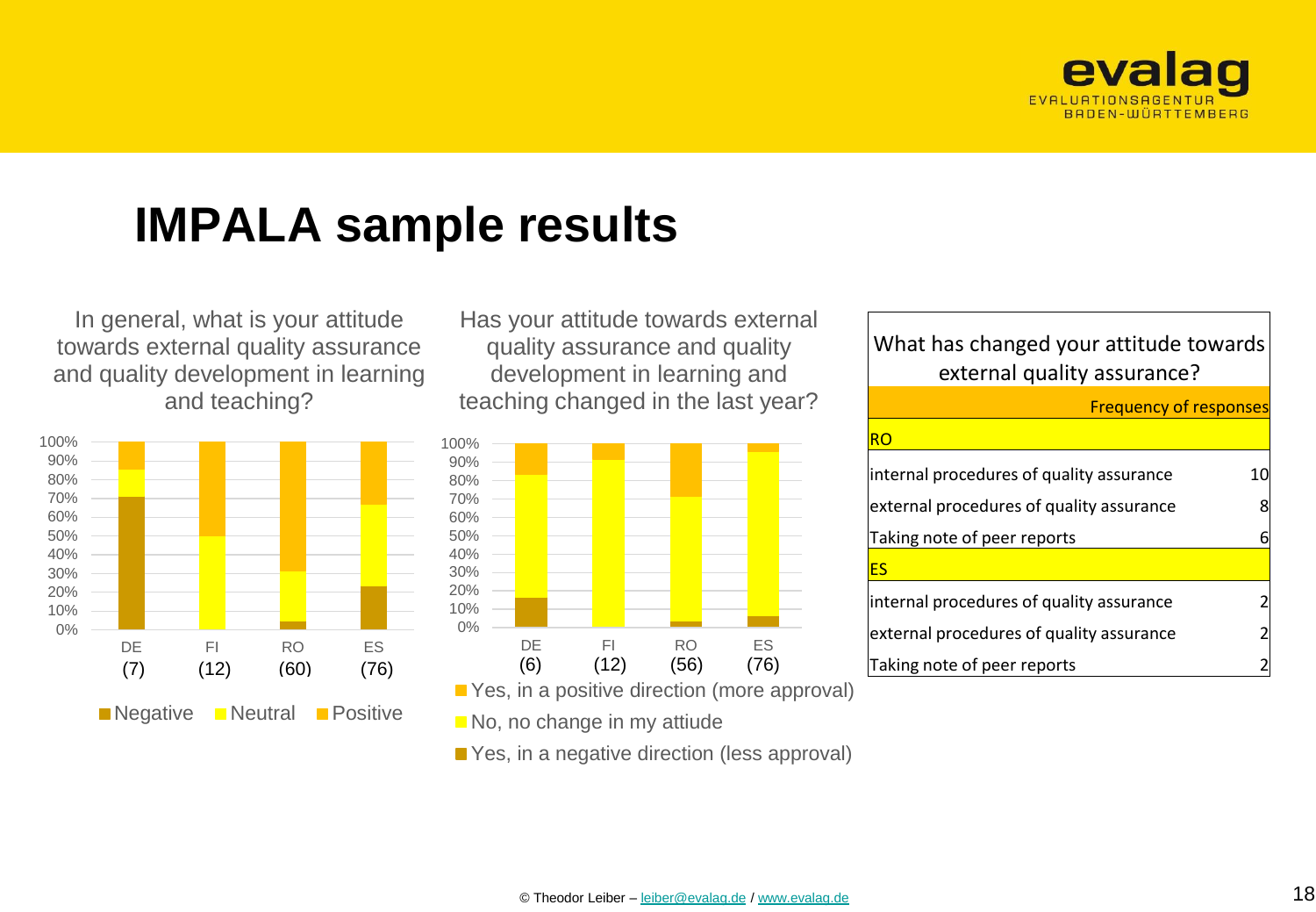

### **IMPALA sample results**

Do the procedures of quality assurance and quality development in learning and teaching which are carried out in your HEI, have effects which are observable for you?



In your view, have these effects changed in the last year?



- **P**Yes, in a positive direction (increasing effectivity)
- No, no change

**P**Yes, in a negative direction (decreasing effectivity)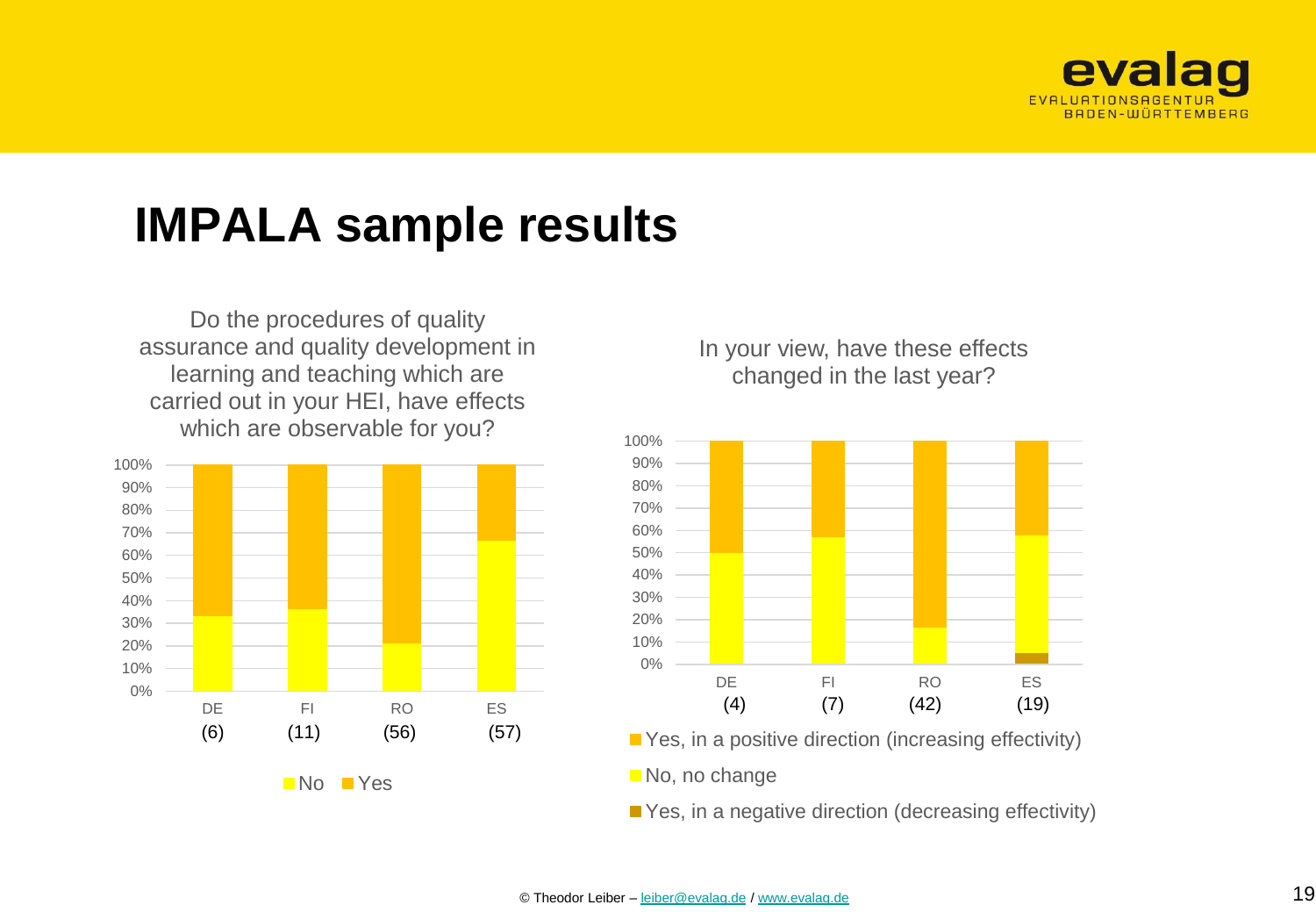

## **Conclusions**

- Impact analysis (of QA in HE) is complex
- IMPALA methodology seems to be promising
- Baseline data of case studies demonstrate that
	- General attitudes towards EQA reported by stakeholders seem to be markedly different in different countries (e.g., more positive in Finland and Romania as compared to Germany and Spain)
	- (E)QA effects observed by stakeholders recently are not at all classified as negative
- Further research and a more detailed look at the available data is necessary
- IMPALA project is continued (until Autumn 2016)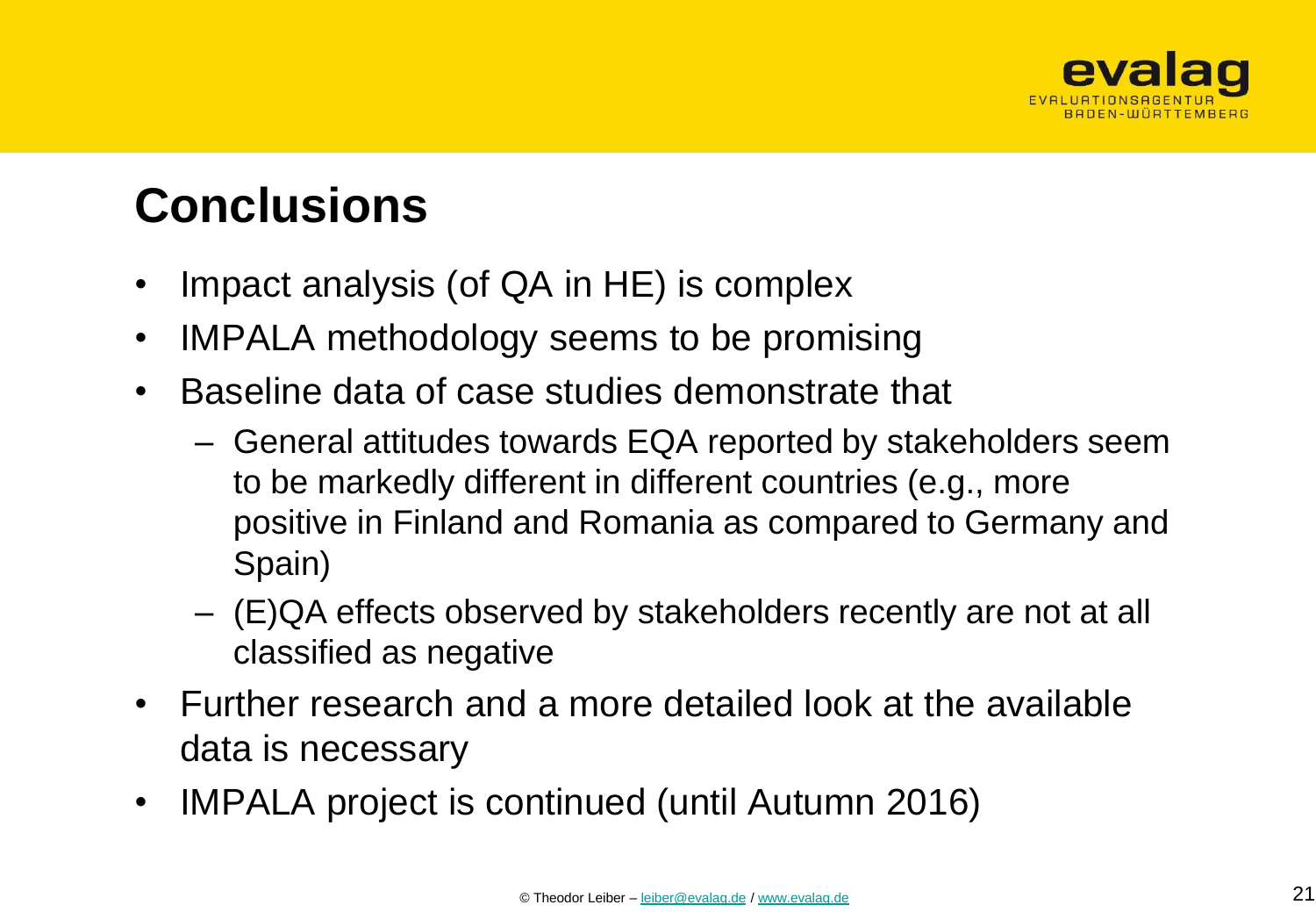| Valia              |  |
|--------------------|--|
| EVALUATIONSAGENTUR |  |
| BADEN-WÜRTTEMBERG  |  |

| <b>Activity</b>                                                              |                                                                                                            | <b>Participants</b>                                                      | Time & place                                               |
|------------------------------------------------------------------------------|------------------------------------------------------------------------------------------------------------|--------------------------------------------------------------------------|------------------------------------------------------------|
| <b>Special Issue of</b><br><b>Quality in Higher</b><br><b>Education</b>      | Seven papers on the<br>state of the art of impact<br>analysis in HE                                        |                                                                          | 2015                                                       |
| 4 <sup>th</sup> project meet-<br>ing                                         | Stocktaking and discus-<br>sion of previous results<br>Inspection of impact data                           | Project part-<br>ners                                                    | 06-07 Oct 2015<br>Barcelona (AQU<br>Catalunya)             |
| <b>ENDLINE STUDY</b>                                                         |                                                                                                            | Agencies +<br><b>HEIS</b>                                                | Nov 2015-<br>February 2016                                 |
| 5 <sup>th</sup> project meet-<br>ing                                         | Stocktaking and discus-<br>sion of previous results<br>Inspection of impact data<br>Planning of conference | Project part-<br><b>ners</b>                                             | <b>Febr 2016</b><br><b>Bucharest</b><br>(ARACIS)           |
| <b>INTERNATIONAL</b><br><b>CONFERENCE (in</b><br>collaboration with<br>ENQA) | Public conference to<br>present and discuss pro-<br>ject results                                           | Project part-<br>$ners + key-$<br>note speak-<br>ers + partici-<br>pants | <b>April 2016</b><br>Barcelona (AQU<br>Catalunya)          |
| <b>PROJECT PUB-</b><br><b>LICATION</b>                                       | Publication based on<br>project and final confer-<br>ence                                                  | Project part-<br>ners + key-<br>note speak-<br>ers                       | $(June -)$ Sept<br>2016                                    |
| <b>Euro-Region</b><br>training work-<br>shops                                | Four training workshops<br>with QM managers, stu-<br>dents, experts, and poli-<br>cy makers                | evalag<br>AQU<br><b>ARACIS</b><br><b>FINEEC</b>                          | <b>Sept 2016</b><br>Germany<br>Spain<br>Romania<br>Finland |

**IMPALA project plan**